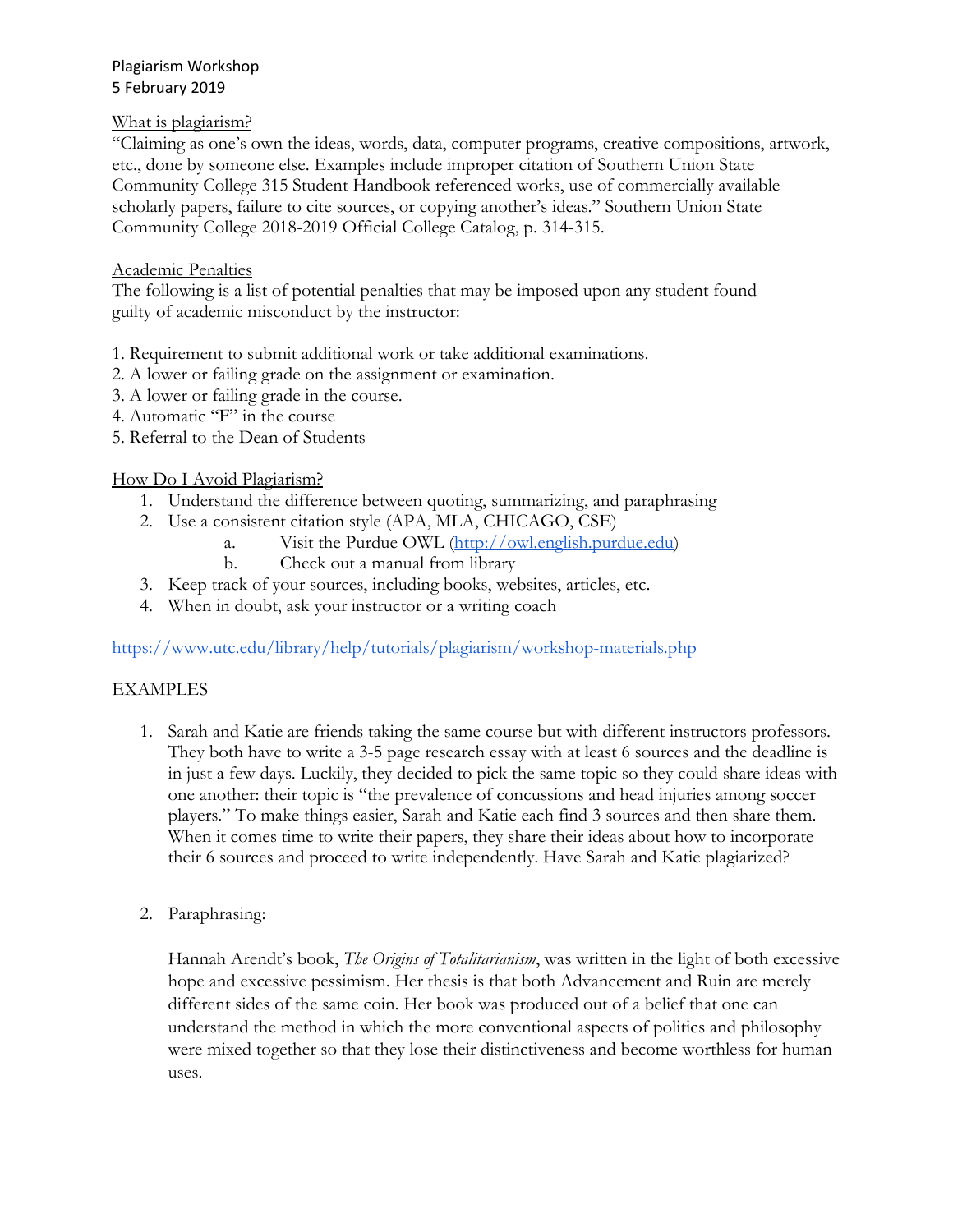Even if the author's exact language is not used, a footnote is required for material that is paraphrased.

3. Word-for-word plagiarism

#### **Student Writer A:**

Source:

Long ago, when there was no written history, these islands were the home of millions of happy birds; the resort of a hundred times more millions of fishes, sea lions, and other creatures. Here lived innumerable creatures predestined from the creation of the world to lay up a store of wealth for the British farmer, and a store of quite another sort for an immaculate Republican government.

"In ages which have no record these islands were the home of millions of happy birds, the resort of a hundred times more millions of fishes, of sea lions, and other creatures whose names are not so common; the marine residence, in fact, of innumerable creatures predestined from the creation of the world to lay up a store of wealth for the British farmer, and a store of quite another sort for an immaculate Republican government."

Writer A has included a word-for-word passage from his/her source without any indication that it is a direct quotation.

### 4. Correct Example

| <b>Plagiarized Version</b>                                                                                                       | <b>Correct Version</b>                                                                                                                    |
|----------------------------------------------------------------------------------------------------------------------------------|-------------------------------------------------------------------------------------------------------------------------------------------|
| In examining technology, we have to<br>remember that computers are not the first<br>technology people have had to deal with. The | In examining technology, we have to remember<br>that computers are not the first technology<br>people have had to deal with. Frick (1991) |
| first technology was the primitive modes of<br>communication used by prehistoric people                                          | believes that " the first technology was the<br>primitive modes of communication used by                                                  |
| before the development of spoken language.                                                                                       | prehistoric people before the development of<br>spoken language" (p. 10).<br>Reference:                                                   |
|                                                                                                                                  | Frick, T. (1991). Restructuring education through<br>technology. Bloomington, IN: Phi Delta Kappa<br>Educational Foundation.              |